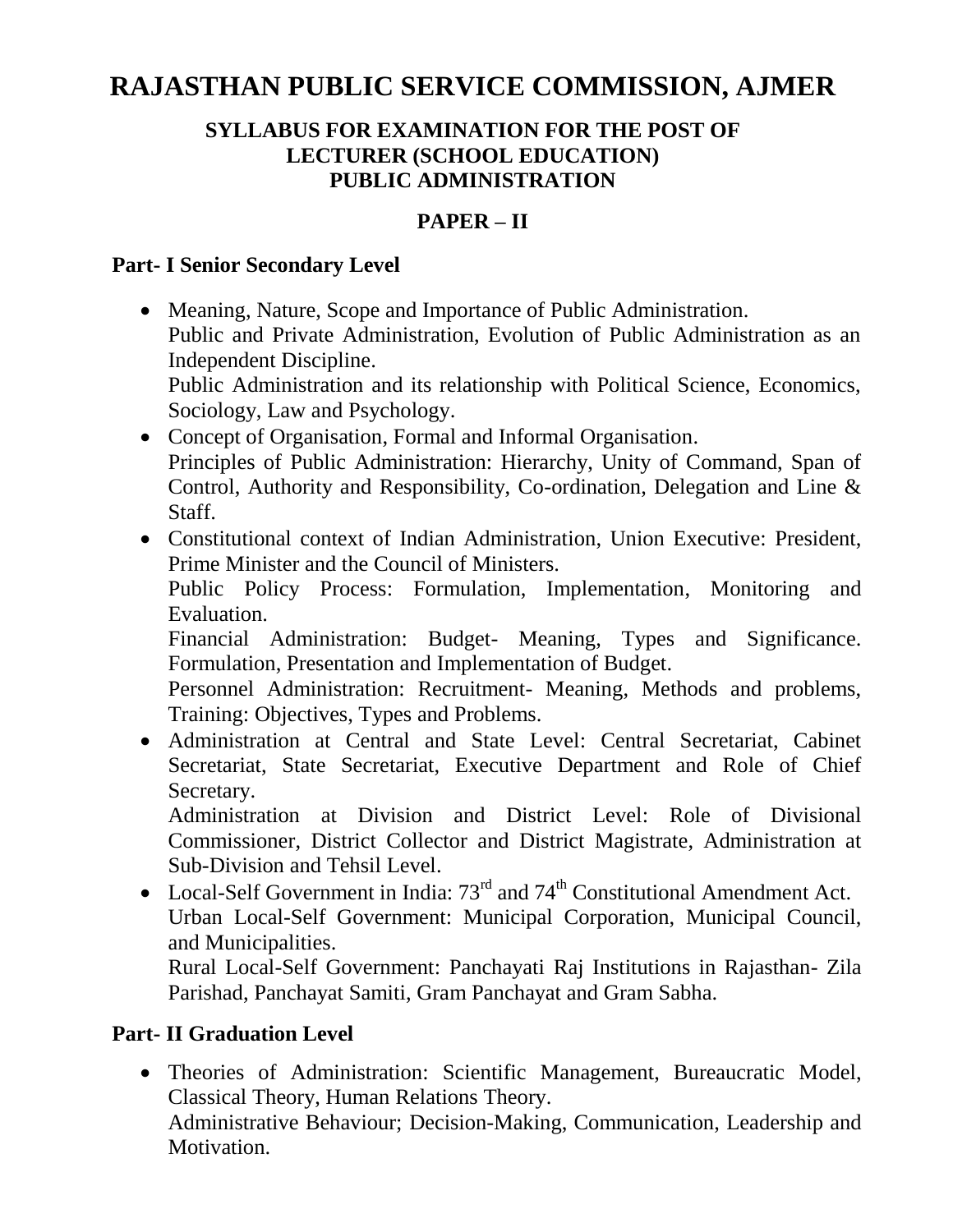Union Ministries of Home Affairs, Finance, Personnel, Public Grievances and Pensions.

Administrative Institutions & Regulatory Authorities in India: NITI Aayog, Finance Commission, Election Commission, Union Public Service Commission, Telecom Regulatory Authority of India (TRAI) and Insurance Regulatory and Development Authority of India (IRDAI).

State Executive: Governor, Chief Minister and the Council of Ministers-Functions, Powers and Role.

- Comparative Public Administration: Meaning, Nature, Scope and Significance, Salient features of Administrative Systems of U.K, USA and France.
- Issues in Indian Administration: Minister- Civil Servant Relationship, Generalist and Specialist, Neutrality, Anonymity, Integrity and Ethics in Civil Service, e-Governance and Right to Information.
- Control and Accountability of Administration: Legislative, Executive, Judicial and Popular Control, Lokpal and Lokayukta.

# **Part- III Post Graduation Level**

- New Public Administration (Minnowbrook Conference I, II and III), New Public Management.
- Impact of Liberalization, Privatization and Globalization on Public Administration.
- Concept of Good Governance & Kautilya's ideas on Good Governance.
- Approaches to the study of Comparative Public Administration: System, Behavioural and Ecological.
- Concept of Development Administration, Administrative Development and Sustainable Development. Role of NGO's in Development.
- Major form of Public Sector Undertakings: Department, Corporation and Company. Corporate Social Responsibility (CSR).
- Administrative Reforms in India: Recommendations of Second Administrative Reforms Commission with special reference to the Reports on Personnel Administration, Ethics in Administration, Citizen-Centric Administration.

#### **Part – IV (Educational Psychology, Pedagogy, Teaching Learning Material, Use of Computers and Information Technology in Teaching Learning)**

# **I. Educational Psychology**

- Concept, scope and functions of educational psychology.
- Physical, cognitive, social, emotional and moral developmental characteristics of adolescent learner and its implication for teaching-learning.
- Behavioural, cognitive and constructivist principles of learning and its implication for senior secondary students.
- Concept of mental health & adjustment and adjustment mechanism.
- Emotional intelligence and its implication in teaching learning.